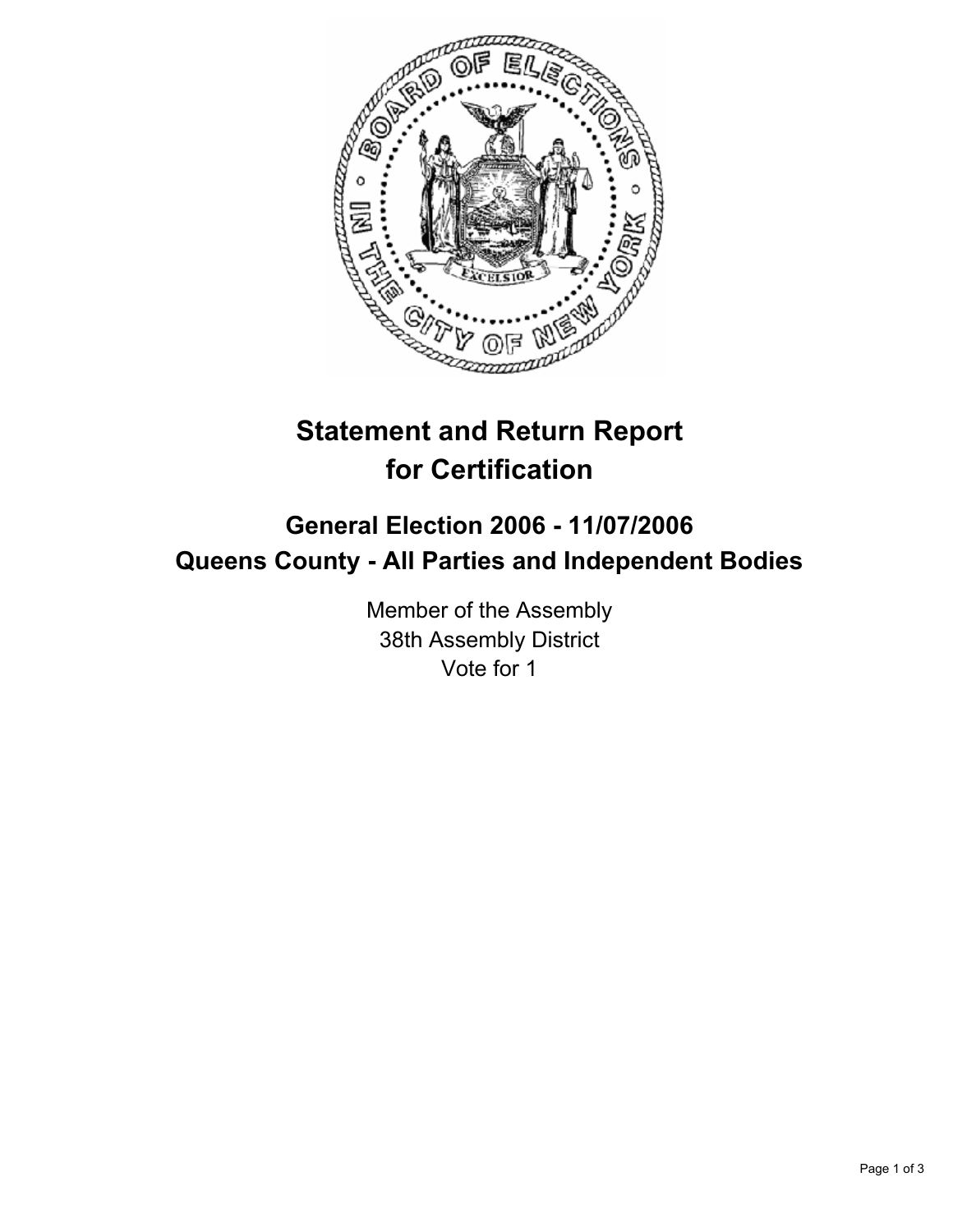

### **Assembly District 38**

| <b>PUBLIC COUNTER</b>               | 13,048 |
|-------------------------------------|--------|
| <b>EMERGENCY</b>                    | 8      |
| ABSENTEE/MILITARY                   | 194    |
| <b>AFFIDAVIT</b>                    | 243    |
| <b>Total Ballots</b>                | 13,532 |
| ANTHONY S SEMINERIO (REPUBLICAN)    | 2,866  |
| ANTHONY S SEMINERIO (DEMOCRATIC)    | 7,089  |
| ANTHONY S SEMINERIO (INDEPENDENCE)  | 287    |
| ANTHONY S SEMINERIO (CONSERVATIVE)  | 607    |
| ANTI-WAR PRO PALESTINIAN (WRITE-IN) |        |
| <b>CURTIS SLIWA (WRITE-IN)</b>      |        |
| ROBERT DEITERI (WRITE-IN)           |        |
| <b>Total Votes</b>                  | 10,852 |
| Unrecorded                          | 2.680  |